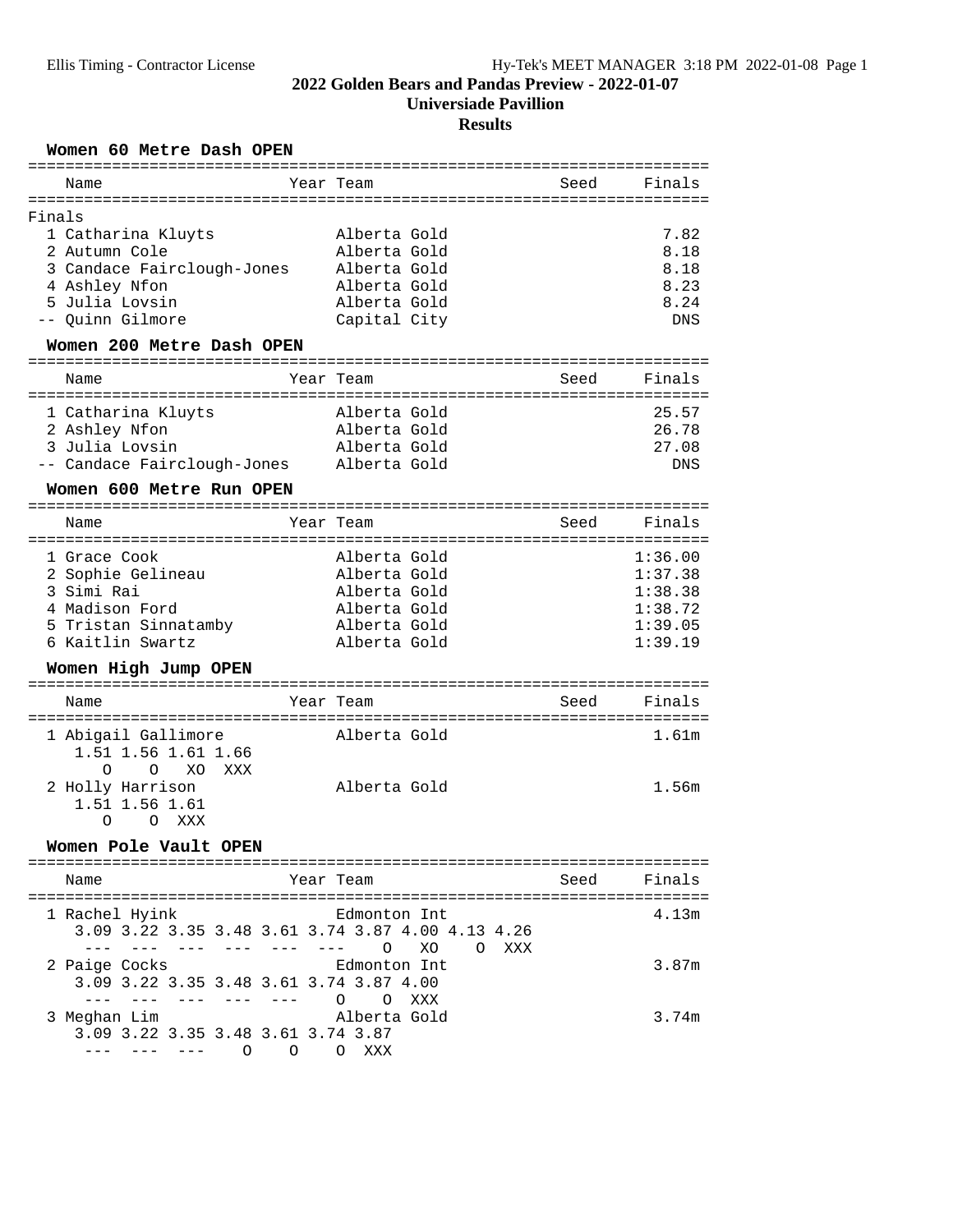**Universiade Pavillion**

## **Results**

|  | Women Pole Vault OPEN                                   |                 |                               |      |        |
|--|---------------------------------------------------------|-----------------|-------------------------------|------|--------|
|  | 4 Sierra Leonard                                        |                 | Alberta Gold                  |      | 3.35m  |
|  | 3.09 3.22 3.35 3.48<br>XO<br>$\circ$<br>O XXX           |                 |                               |      |        |
|  | -- Olivia Van Ryswyk                                    |                 | Alberta Gold                  |      | NH     |
|  | 3.09                                                    |                 |                               |      |        |
|  | XXX                                                     |                 |                               |      |        |
|  | Women Long Jump OPEN                                    |                 |                               |      |        |
|  | Name                                                    |                 | Year Team                     | Seed | Finals |
|  |                                                         |                 |                               |      |        |
|  | 1 Autumn Cole                                           |                 | Alberta Gold                  |      | 5.46m  |
|  | 5.38m FOUL 5.37m 5.46m 5.29m PASS<br>2 Jacyn Tan        |                 | Alberta Gold                  |      | 5.33m  |
|  | FOUL 5.12m 5.33m 5.16m 5.25m PASS                       |                 |                               |      |        |
|  | 3 Alicia Lo                                             |                 | Alberta Gold                  |      | 5.03m  |
|  | FOUL 4.91m 5.01m 5.03m 4.91m PASS                       |                 |                               |      |        |
|  | 4 Courtney Hebert                                       |                 | Edmonton Int                  |      | 4.60m  |
|  | FOUL 4.60m 4.31m 4.35m FOUL PASS                        |                 |                               |      |        |
|  | Women Shot Put OPEN                                     |                 |                               |      |        |
|  | Name                                                    |                 | Year Team                     | Seed | Finals |
|  |                                                         |                 |                               |      |        |
|  | 1 Brittany Enstrom                                      |                 | Alberta Gold                  |      | 11.38m |
|  | 11.23m  11.38m  11.23m  11.11m  10.85m  11.14m          |                 |                               |      |        |
|  | 2 Maija Malin<br>8.42m 9.10m 9.63m 9.55m 9.01m 10.02m   |                 | Alberta Gold                  |      | 10.02m |
|  | 3 Holly Harrison                                        |                 | Alberta Gold                  |      | 9.65m  |
|  | 9.65m 8.67m 8.71m 9.07m 9.09m 8.84m                     |                 |                               |      |        |
|  | 4 Lindy Justice                                         |                 | Alberta Gold                  |      | 9.17m  |
|  | 7.71m 9.05m                                             |                 | 9.17m FOUL 8.48m 8.12m        |      |        |
|  | 5 Kendra Justice                                        |                 | Capital City                  |      | 8.74m  |
|  | 8.66m 7.92m 8.42m 8.74m 8.40m FOUL<br>6 Clairisse Bosco |                 | Alberta Gold                  |      | 7.79m  |
|  | FOUL 7.79m 7.51m 7.27m 7.71m 7.19m                      |                 |                               |      |        |
|  | Women Weight Throw OPEN                                 |                 |                               |      |        |
|  | -----------------------------------                     |                 |                               |      |        |
|  | Name                                                    |                 | Year Team                     | Seed | Finals |
|  |                                                         |                 |                               |      |        |
|  | 1 Brittany Enstrom<br>FOUL 12.34m                       | 12.71m   12.32m | Alberta Gold<br>12.84m 13.06m |      | 13.06m |
|  | 2 Maija Malin                                           |                 | Alberta Gold                  |      | 12.43m |
|  | 8.87m 8.30m<br>FOUL                                     |                 | 10.26m  11.74m  12.43m        |      |        |
|  | 3 Clairisse Bosco                                       |                 | Alberta Gold                  |      | 10.12m |
|  | 10.06m  10.12m<br>FOUL                                  | 8.88m           | $9.00m$ 8.26m                 |      |        |
|  | 4 Lindy Justice                                         |                 | Alberta Gold                  |      | 9.34m  |
|  | 8.03m FOUL<br>FOUL<br>5 Kendra Justice                  | FOUL            | 7.77m 9.34m<br>Capital City   |      | 8.66m  |
|  | 8.61m FOUL<br>FOUL                                      | 8.66m           | FOUL FOUL                     |      |        |
|  |                                                         |                 |                               |      |        |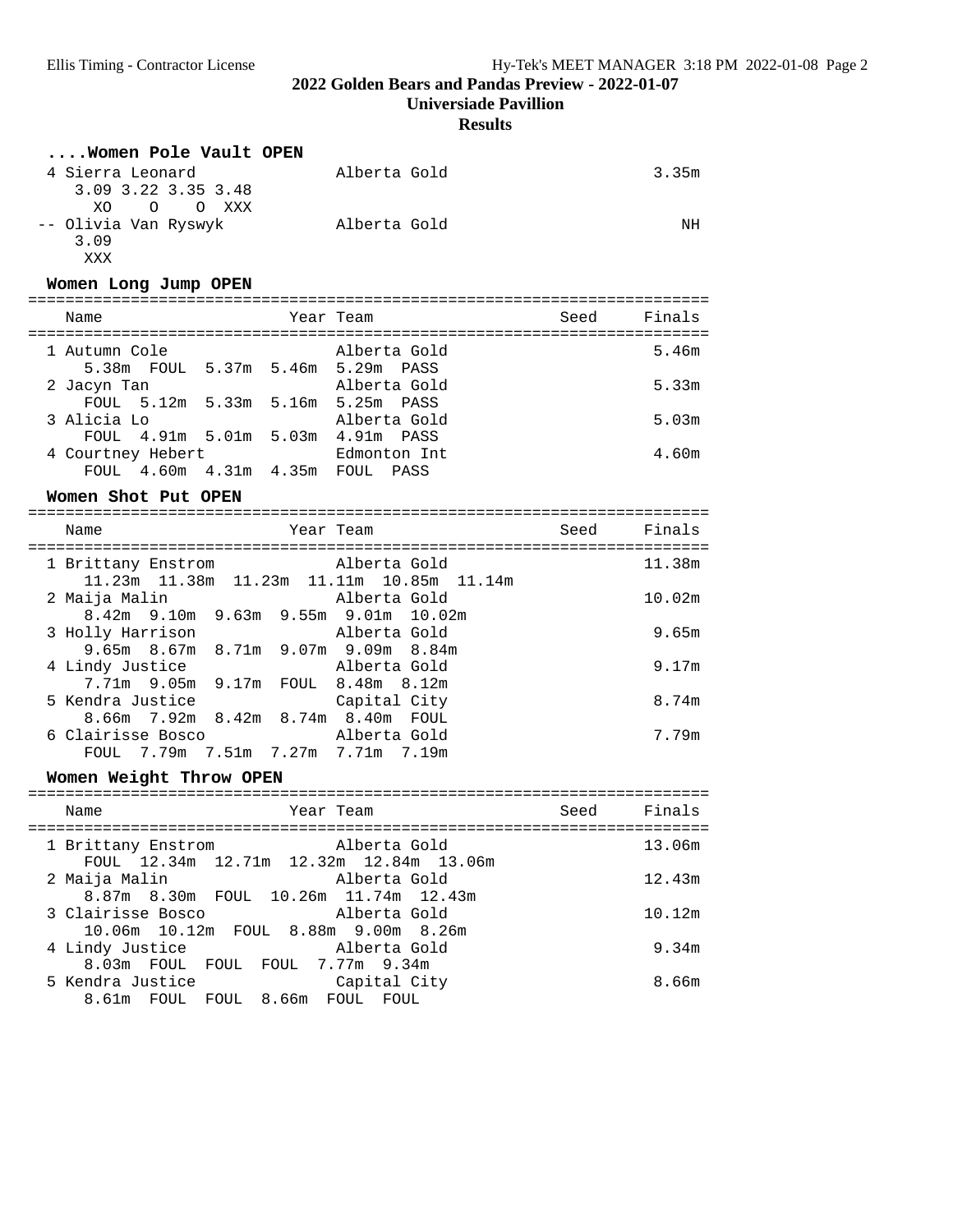**Universiade Pavillion**

#### **Results**

#### Men 60 Metre Dash OPEN

| Name                                | Year Team                                                                            | Seed | Finals  |
|-------------------------------------|--------------------------------------------------------------------------------------|------|---------|
|                                     |                                                                                      |      |         |
| 1 Kudakwashe Murasiranwa            | Capital City                                                                         |      | 7.01    |
| 2 Justin Rose                       | Alberta Gold                                                                         |      | 7.07    |
| 3 Alexander Gross                   | Alberta Gold                                                                         |      | 7.14    |
| 4 Josh Rose                         | Alberta Gold                                                                         |      | 7.25    |
| 5 Jardin David                      | Alberta Gold                                                                         |      | 7.26    |
| 6 Tzu Yao Chou                      | Alberta Gold                                                                         |      | 7.30    |
| 7 Hafiz Sherifdeen                  | Alberta Gold                                                                         |      | 7.30    |
| 8 Wesley Calef                      | Alberta Gold                                                                         |      | 7.54    |
| 9 Scott Dixon                       | Alberta Gold                                                                         |      | 7.78    |
| -- Josh Li                          | Alberta Gold                                                                         |      | SCR     |
| Men 200 Metre Dash OPEN             |                                                                                      |      |         |
|                                     |                                                                                      |      |         |
| Name                                | Year Team                                                                            | Seed | Finals  |
| 1 Josh Li                           | Alberta Gold                                                                         |      | 22.27   |
| 2 Justin Rose                       | Alberta Gold                                                                         |      | 22.45   |
| 3 Kudakwashe Murasiranwa            | Capital City                                                                         |      | 22.76   |
| 4 Josh Rose                         | Alberta Gold                                                                         |      | 23.42   |
| 5 Tzu Yao Chou                      | Alberta Gold                                                                         |      | 24.53   |
| -- Jardin David                     | Alberta Gold                                                                         |      | SCR     |
|                                     |                                                                                      |      |         |
| Men 600 Metre Run OPEN              |                                                                                      |      |         |
| Name                                | Year Team                                                                            | Seed | Finals  |
| 1 Quincy Telus                      | Alberta Gold                                                                         |      | 1:22.65 |
| 2 Alasdair Nandon-Shields           | Alberta Gold                                                                         |      | 1:23.84 |
| 3 Jason Ushko                       | Alberta Gold                                                                         |      | 1:24.15 |
|                                     |                                                                                      |      | 1:24.72 |
| 4 Matthew Wafer                     | Alberta Gold                                                                         |      |         |
| 5 Leif Pougnet                      | Alberta Gold                                                                         |      | 1:26.91 |
| Men High Jump OPEN                  |                                                                                      |      |         |
| Name                                | Year Team                                                                            | Seed | Finals  |
| 1 Wesley Calef                      | Alberta Gold                                                                         |      | 1.91m   |
|                                     | 1.51 1.56 1.61 1.66 1.71 1.76 1.81 1.86 1.91 1.96                                    |      |         |
| --- --- --- --- --- --- 0           | $\circ$<br>XO XXX                                                                    |      |         |
| 2 Kurt Soderstrom alberta Gold      |                                                                                      |      | 1.76m   |
| 1.51 1.56 1.61 1.66 1.71 1.76 1.81  |                                                                                      |      |         |
| --- --- 0 0 0 XXO XXX               |                                                                                      |      |         |
| 3 Derek Parker                      | Alberta Gold                                                                         |      | 1.66m   |
|                                     |                                                                                      |      |         |
|                                     |                                                                                      |      |         |
| 1.51 1.56 1.61 1.66 1.71            |                                                                                      |      |         |
| O O O XO XXX<br>Men Pole Vault OPEN |                                                                                      |      |         |
|                                     |                                                                                      |      |         |
| Name                                | Year Team                                                                            | Seed | Finals  |
| 1 Deryk Theodore                    | Edmonton Int                                                                         |      | 5.04m   |
|                                     | 3.09 3.22 3.35 3.48 3.61 3.74 3.87 4.00 4.13 4.26 4.39 4.52 4.65 4.78 4.91 5.04 5.17 |      |         |